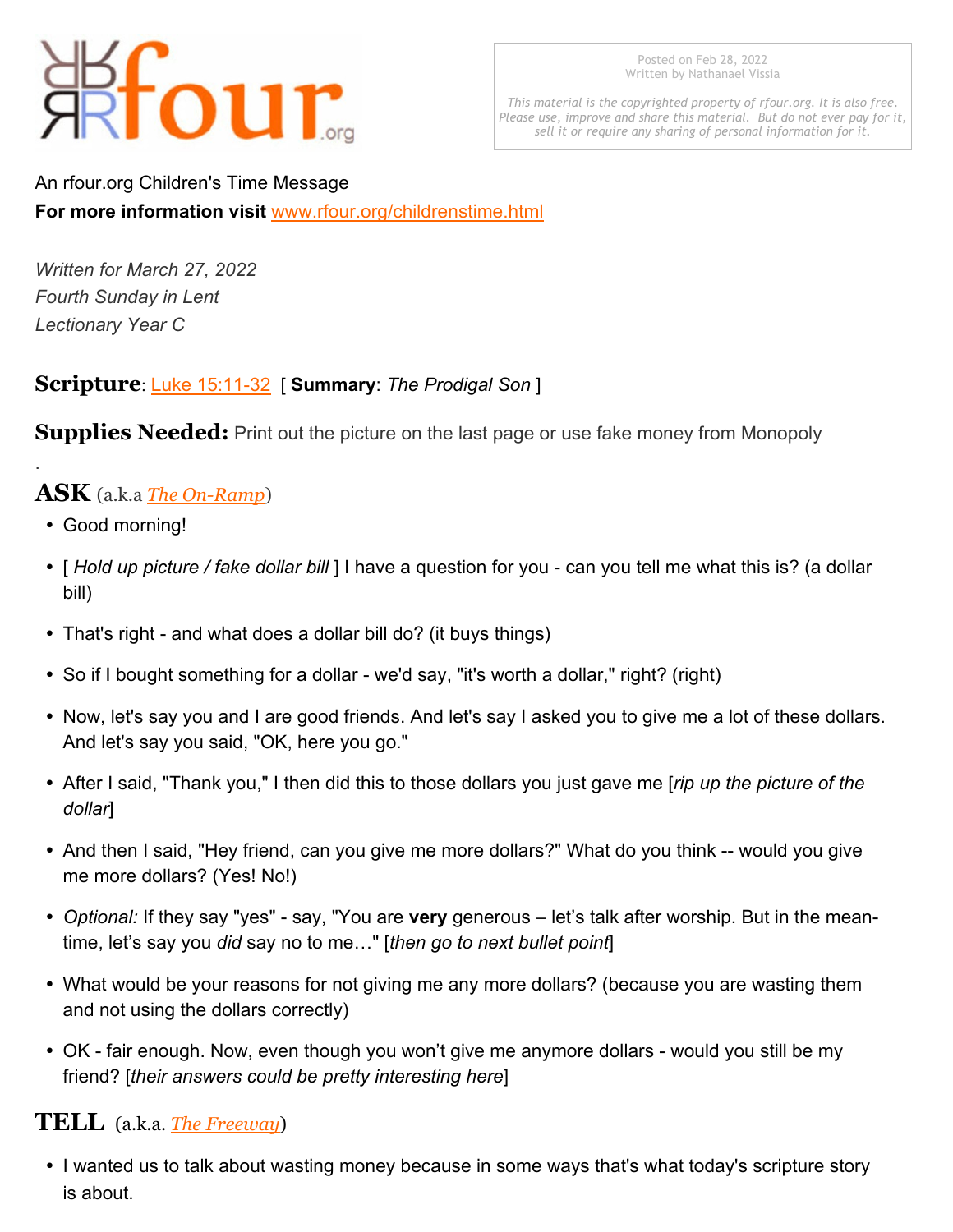- In the story that we heard Jesus tell in the scripture passage that was read today, there is a child, a son, who asks for a lot of his father's money.
- The father gives the child the money. The son then leaves home and wastes *all* of the money just like I ripped up the dollar a few moments ago.
- For awhile, then, the son stays away from his dad because he thinks his dad will not love him because of all the money that he's wasted.
- But eventually the son decides to return home.
- When he returned home, did you hear how the father greeted the son?
- That's right! The father was very happy to see his son. He ran to greet him. He hugged him. He even threw a party for the son.

#### **SHARE the Good News** (a.k.a. *[The Destination](http://www.rfour.org/childrenstime.html#compontents_of_childrens_message)*)

- One of the reasons Jesus tells this story is because we often think like the son does.
- We often think that things are just as important to God as we are.
- We think God won't be friends with us if we ripped up some of the things that that God gave us.
- But Jesus wants us to know that this isn't true. In today's story, Jesus is reminding us that we are more important to God than the things we have or don't have.
- Just like the father welcomed the son with open arms and a party, so too does God welcome us whenever we turn to God.
- In other words, God loves us more than the things that are or are not in our lives.
- And that's the good news for today, that no thing *nothing* – will stop God from loving us and we should not let any *thing* stop us from inviting God's love into our lives. Let's pray.

# **CLOSING Prayer**

**Dear God, Dear God,**

**Thank you for Jesus… Thank you for Jesus…**

**…who reminds us… …who reminds us…**

**…that you love us… …that you love us…**

**…more than any** *thing* **in this world. …more than any** *thing* **in this world.**

**Thank you and Amen**